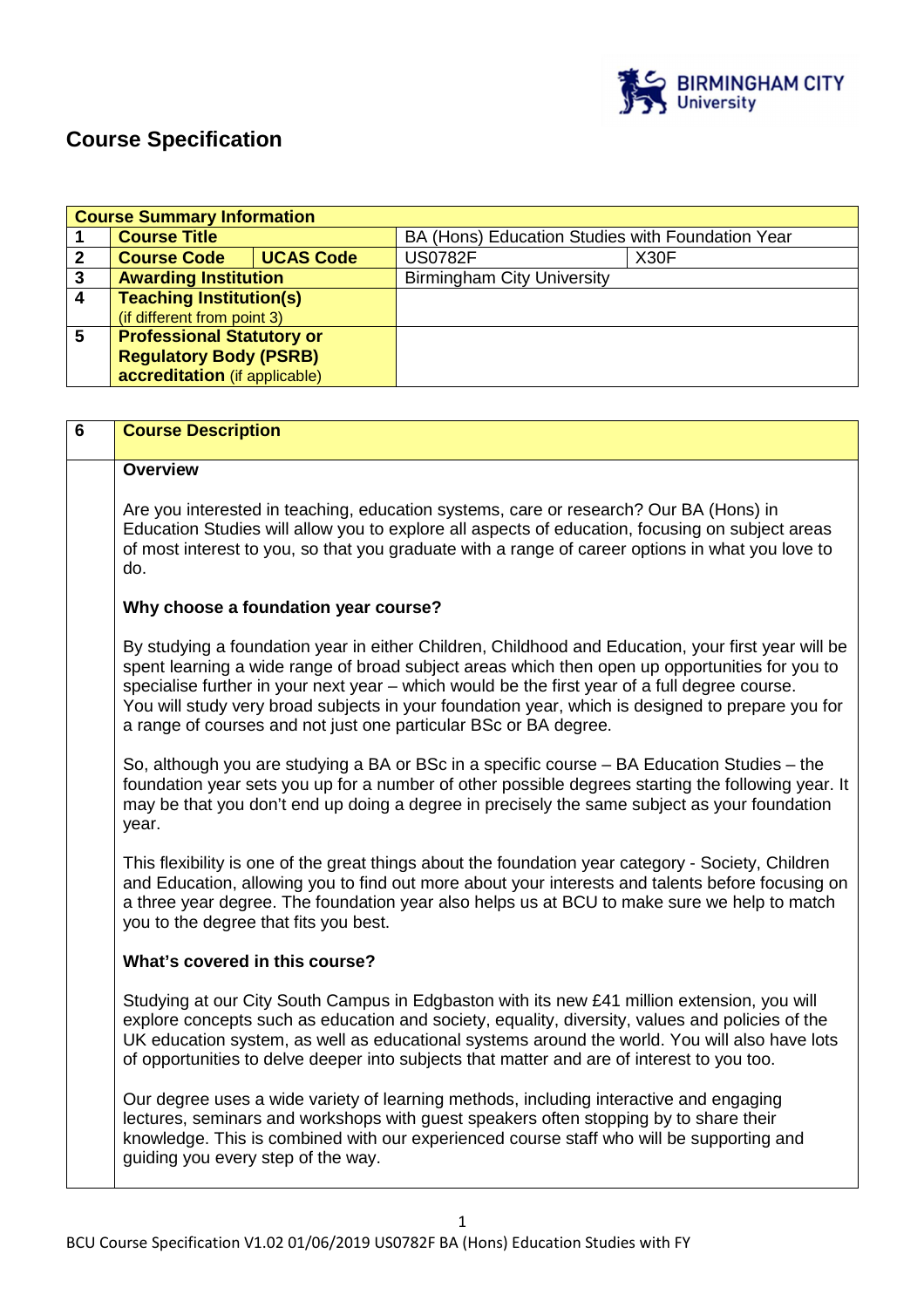

Throughout the course we arrange visits to and welcome guest speakers from organisations from across Birmingham including, Thinktank, Historic England, CBSO, and Newman Brother's (a museum in the Jewellery Quarter). You will also have the opportunity to go on a work placement during year 2 to enhance your skills and experience.

The placement module is a crucial aspect and allows you to merge theory with practice. You will be encouraged to experience and consider different educational settings though enhancement activities such as volunteering, Careers Week, Graduate+ and presentations from external speakers.

This course is designed to promote independence so that you become more a confident, autonomous, creative lifelong learner and will challenge you to push the boundaries and discover your full potential while at university.

|                | <b>Course Awards</b>                                       |              |                                  |
|----------------|------------------------------------------------------------|--------------|----------------------------------|
| 7a             | <b>Name of Final Award</b>                                 | <b>Level</b> | <b>Credits</b><br><b>Awarded</b> |
|                | Bachelor of Arts with Honours Education Studies            | 6            | 480                              |
| 7 <sub>b</sub> | <b>Exit Awards and Credits Awarded</b>                     |              |                                  |
|                |                                                            |              |                                  |
|                | Foundation Certificate in Society, Childhood and Education |              | 120                              |
|                | Certificate of Higher Education: Education Studies         |              | 240                              |
|                | Diploma of Higher Education: Education Studies             | 5            | 360                              |
|                | <b>Bachelor of Arts Education Studies</b>                  | 6            | 420                              |

| <b>Derogation from the University Regulations</b> |
|---------------------------------------------------|
| <b>Not</b><br>applicable                          |

| 9                       | <b>Delivery Patterns</b> |                   |                          |                |
|-------------------------|--------------------------|-------------------|--------------------------|----------------|
| <b>Mode(s) of Study</b> |                          | <b>Location</b>   | <b>Duration of Study</b> | <b>Code</b>    |
| <b>Full Time</b>        |                          | <b>City South</b> | 4 vears                  | <b>US0782F</b> |

## **10 Entry Requirements**

The admission requirements for this course are stated on the course page of the BCU website at https://www.bcu.ac.uk/ or may be found by searching for the course entry profile located on the UCAS website.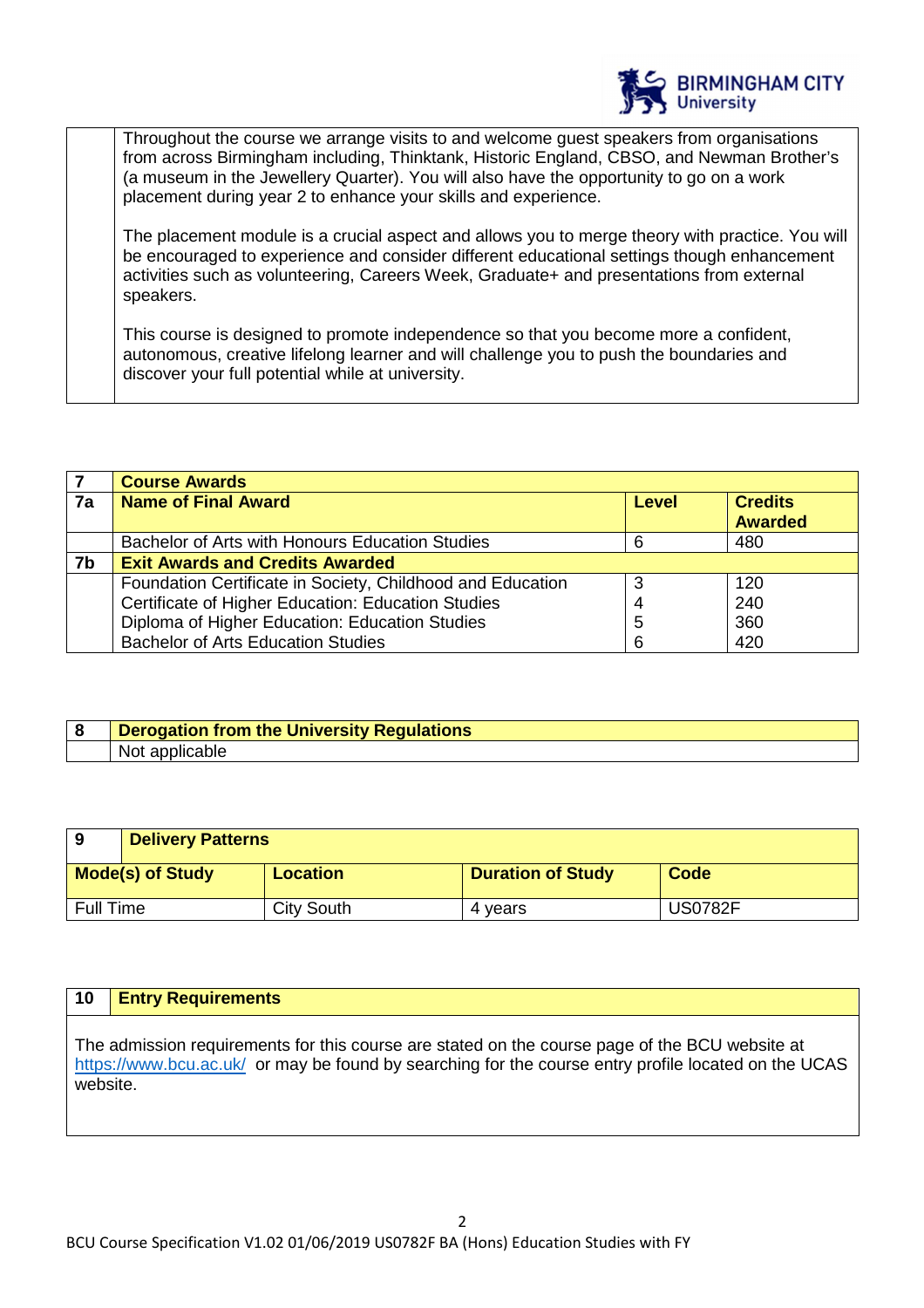

| $\overline{11}$         | <b>Course Learning Outcomes</b>                                                                                                                         |
|-------------------------|---------------------------------------------------------------------------------------------------------------------------------------------------------|
|                         | By the end of your course you will:                                                                                                                     |
| $\mathbf{1}$            | Have a broad and deep knowledge of education in all areas of life, both in and outside schools.                                                         |
| $\overline{2}$          | Understand how education interacts with other disciplines, including history, law, politics,                                                            |
|                         | sociology, and psychology.                                                                                                                              |
| $\mathbf{3}$            | Become a confident, ambitious learner with a reflective approach to your learning and                                                                   |
|                         | development.                                                                                                                                            |
| $\overline{\mathbf{4}}$ | Be a critical, rational and innovative thinker, who is confident, adaptable and capable of                                                              |
|                         | independent enquiry.                                                                                                                                    |
| $\overline{\mathbf{5}}$ | Conceive, develop and investigate research questions using appropriate methods.                                                                         |
| $6\phantom{1}6$         | Have the ability to critically engage with, organise, and analyse information from a range of                                                           |
|                         | sources.                                                                                                                                                |
| 7                       | Be able to apply effective time management and organisational skills.                                                                                   |
| $\overline{\mathbf{8}}$ | Demonstrate confident communication skills and cultural competence.                                                                                     |
| 9                       | Be ready to take your place as an active, co-operative and responsible citizen in local and global                                                      |
|                         | society.                                                                                                                                                |
| 10                      | Be readily employable, and well-equipped for active lifelong learning and professional practice.                                                        |
| 11                      | Conduct yourself in a manner that is consistent with the values of your future profession.                                                              |
| 12                      | Become an autonomous learner, who is confident, adaptable and capable of independent                                                                    |
|                         | enquiry                                                                                                                                                 |
| $\overline{13}$         | Demonstrate a commitment to continuing personal and professional development and career                                                                 |
|                         | planning.                                                                                                                                               |
| 14                      | Demonstrate an ability to adapt behaviours in accordance with diverse cultural needs.                                                                   |
| $\overline{15}$         | Show sensitivity to contextual and interpersonal behaviours.                                                                                            |
| 16<br>$\overline{17}$   | Have a wide range of intellectual and key skills, and reflective approach to learning.                                                                  |
| $\overline{18}$         | Demonstrate excellent communication skills through a variety of modes and cultural awareness.                                                           |
| 19                      | Exhibit skills of academic writing and presentation results.                                                                                            |
|                         | Demonstrate a wide-range of transferable skills to appropriately prepare for higher levels of                                                           |
|                         | study and employment (e.g. communication and literacy, problem solving, numerical techniques,<br>independent learning and working, teamwork, ICT etc.). |
| 20                      | Be able to apply effective time management and organisational skills.                                                                                   |
| 21                      | Be able to work effectively in a multidisciplinary team and adopt a partnership approach.                                                               |
| 22                      | Adopt and integrate multiple perspectives and explore the relationships between them.                                                                   |
|                         |                                                                                                                                                         |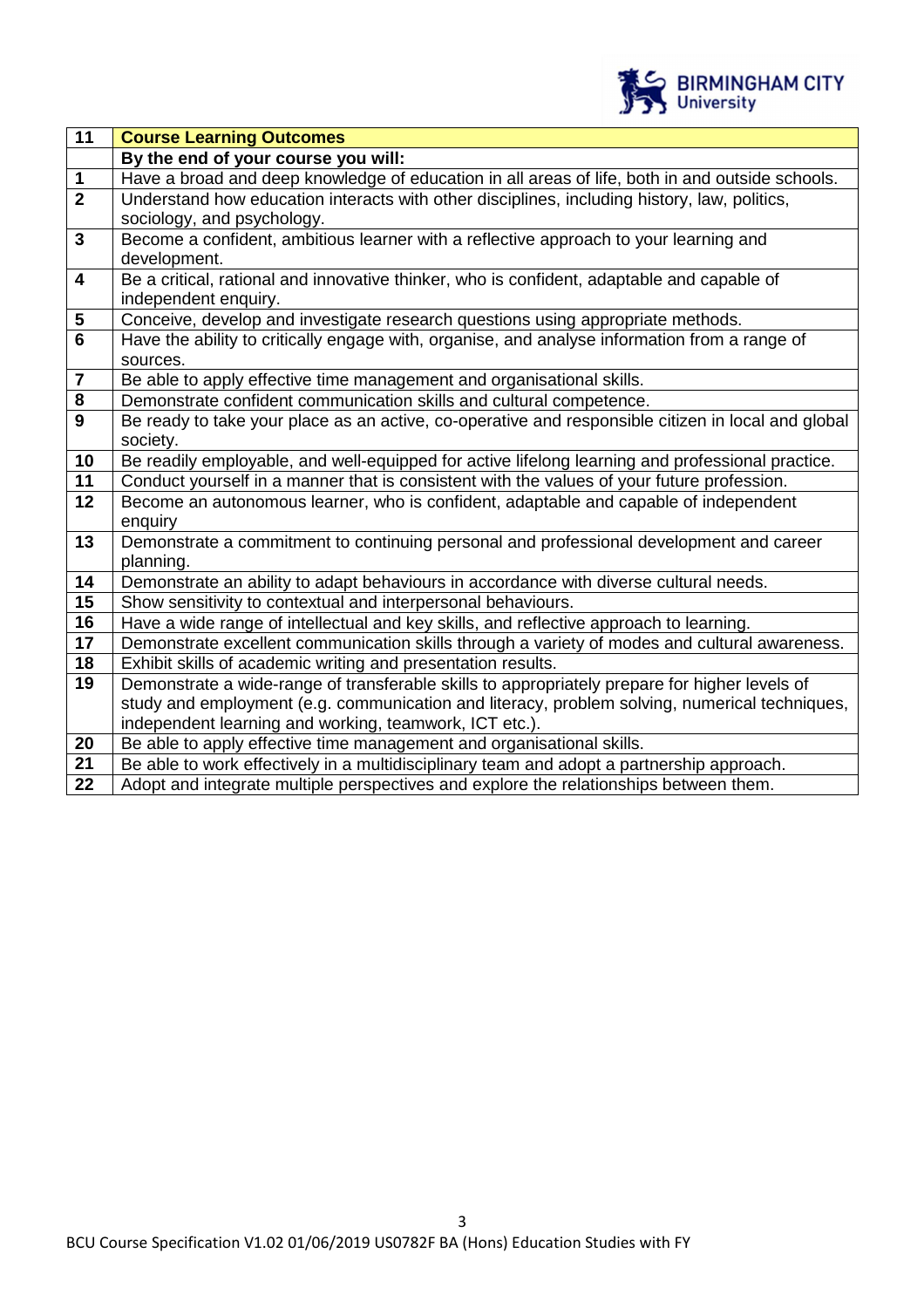

### **12 Course Requirements**

#### **12a Level 3:**

**In order to complete this course a student must successfully complete all the following CORE modules (totalling 120 credits):**

| <b>Module Code</b> | <b>Module Name</b>                                      | <b>Credit Value</b> |
|--------------------|---------------------------------------------------------|---------------------|
| <b>HEL3000</b>     | <b>Academic Skills for Success</b>                      | 20                  |
| <b>HEL3001</b>     | <b>Interpersonal Skills and Professional Behaviours</b> | 20                  |
| <b>HEL3002</b>     | <b>Equality, Diversity and Inclusivity</b>              | 20                  |
| <b>HEL3003</b>     | <b>Negotiated Studies</b>                               | 20                  |
| <b>HEL3004</b>     | <b>Birmingham's Children and Society</b>                | 20                  |
| <b>HEL3005</b>     | <b>Policy and Politics</b>                              | 20                  |

#### **Level 4:**

**In order to complete this course a student must successfully complete all the following CORE modules (totalling 120 credits):** 

| <b>Module Code</b> | <b>Module Name</b>                                                 | <b>Credit Value</b> |
|--------------------|--------------------------------------------------------------------|---------------------|
| <b>EDU4132</b>     | <b>Introduction to Education Studies</b>                           | 20                  |
| <b>EDU4133</b>     | Key Educational Thinkers and the Philosophy of<br><b>Education</b> | 20                  |
| <b>EDU4134</b>     | Creativity, Teaching and Learning                                  | 20                  |
| <b>EDU4135</b>     | <b>Education and Society</b>                                       | 20                  |
| <b>EDU4136</b>     | Introduction to International Education                            | 20                  |
| <b>EDU4137</b>     | Perspectives on Development and Learning                           | 20                  |

## **Level 5:**

**In order to complete this course a student must successfully complete all the following CORE modules (totalling 120 credits):** 

| <b>Module Code</b> | <b>Module Name</b>                                           | <b>Credit Value</b> |
|--------------------|--------------------------------------------------------------|---------------------|
| <b>EDU5147</b>     | Preparing for Research in Education                          | 20                  |
| <b>EDU5148</b>     | <b>Professional Practice Placement</b>                       | 20                  |
| <b>EDU5149</b>     | Globalisation, Education and Inequality                      | 20                  |
| <b>EDU5150</b>     | <b>Cultures of Schooling</b>                                 | 20                  |
| <b>EDU5151</b>     | <b>Inclusion, Diversity and Special Educational</b><br>needs | 20                  |
| <b>EDU5152</b>     | <b>Investigating and Developing Curriculum</b>               | 20                  |
|                    |                                                              |                     |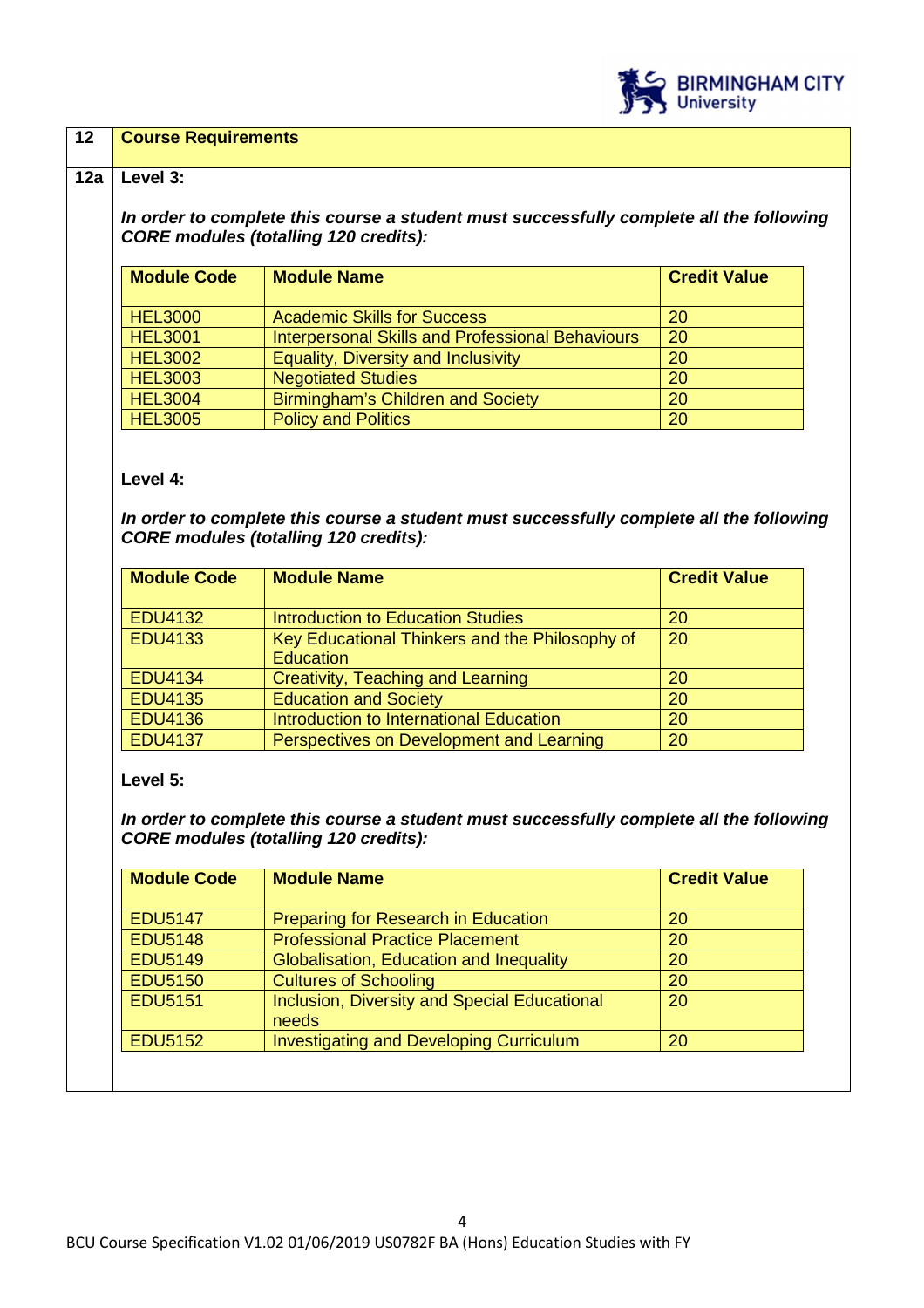

## **Level 6:**

**In order to complete this course a student must successfully complete all the following CORE modules (totalling 120 credits):** 

| <b>Module Code</b> | <b>Module Name</b>                                     | <b>Credit Value</b> |
|--------------------|--------------------------------------------------------|---------------------|
| <b>EDU6257</b>     | <b>Individual Practice-based Research Project</b>      | 40                  |
| <b>EDU6258</b>     | <b>Educational Policies and Professional Practices</b> | 20                  |
| <b>EDU6259</b>     | <b>Issues of Identity in Education</b>                 | 20                  |
| <b>EDU6260</b>     | <b>Critical Pedagogies</b>                             | 20                  |
| <b>EDU6261</b>     | Educational Innovations in the 21st century            | 20                  |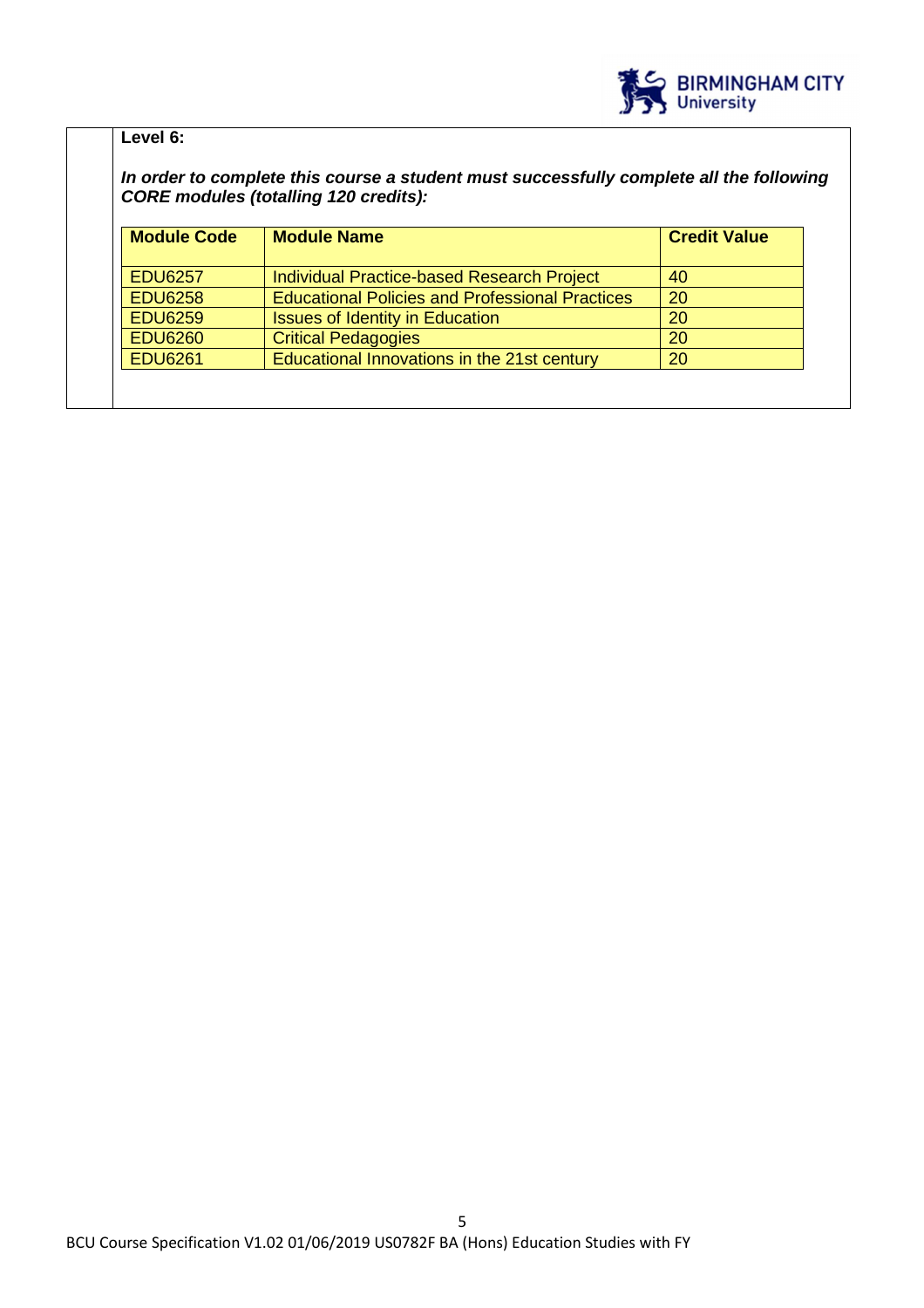

## **12b Structure Diagram**

## **Level 3**

| <b>SEMESTER ONE</b>                                        | <b>SEMESTER TWO</b>                          |
|------------------------------------------------------------|----------------------------------------------|
| HEL3004: Birmingham's Children and Society (20<br>credits) | HEL3005: Policy and Politics (20 credits)    |
| HEL3000: Academic Skills for Success                       | HEL3002: Equality, Diversity and Inclusivity |
| (20 credits)                                               | (20 credits)                                 |
| HEL3001: Interpersonal Skills and Professional             | <b>HEL3003: Negotiated Studies</b>           |
| <b>Behaviours</b>                                          | $(20 \text{ credits})$                       |
| (20 credits)                                               |                                              |

## **Level 4**

| <b>SEMESTER ONE</b>                                                  | <b>SEMESTER TWO</b>                                              |
|----------------------------------------------------------------------|------------------------------------------------------------------|
| Core                                                                 | Core                                                             |
| EDU4132: Introduction to Education Studies                           | EDU4134: Creativity, Teaching and Learning                       |
| (20 credits)                                                         | (20 credits)                                                     |
| EDU4133: Key Educational Thinkers and the<br>Philosophy of Education | EDU4136: Introduction to International Education<br>(20 credits) |
| $(20 \text{ credits})$                                               | EDU4137: Perspectives on Development and<br>Learning             |
| EDU4135: Education and Society                                       | (20 credits)                                                     |
| $(20 \text{ credits})$                                               |                                                                  |

## **Level 5**

| <b>SEMESTER ONE</b>                                            | <b>SEMESTER TWO</b>                                                    |
|----------------------------------------------------------------|------------------------------------------------------------------------|
| Core                                                           | Core                                                                   |
| EDU5151: Inclusion, Diversity and Special<br>Educational needs | EDU5147: Preparing for Research in Education<br>$(20 \text{ credits})$ |
| $(20 \text{ credits})$                                         | EDU5148: Professional Practice Placement                               |
| EDU5149: Globalisation, Education and Inequality               | $(20 \text{ credits})$                                                 |
| (20 credits)                                                   | EDU5152: Investigating and Developing                                  |
| EDU5150 Cultures of Schooling                                  | Curriculum                                                             |
| $(20 \text{ credits})$                                         | (20 credits)                                                           |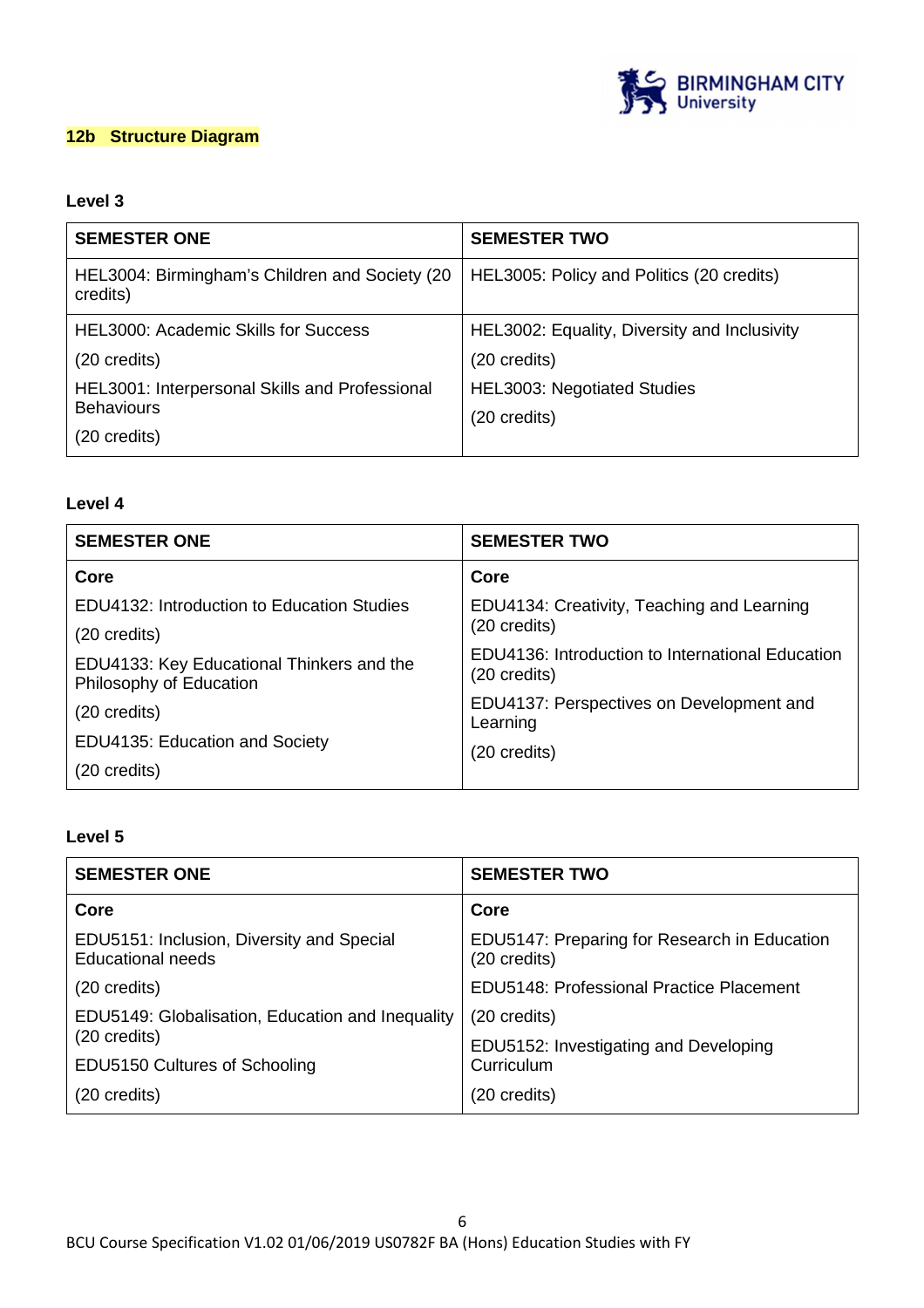

## **Level 6**

### **Core**

EDU6257: Individual Practice-based Research Project (40 credits)

EDU6258: Educational Policies and Professional Practices (20 credits)

EDU6259: Issues of Identity in Education (20 credits)

EDU6260: Critical Pedagogies (20 credits)

EDU6261: Educational Innovations in the 21st century (20 credits)

#### **13 Overall Student Workload and Balance of Assessment**

Overall student workload consists of class contact hours, independent learning and assessment activity, with each credit taken equating to a total study time of around 10 hours. While actual contact hours may depend on the optional modules selected, the following information gives an indication of how much time students will need to allocate to different activities at each level of the course.

- Scheduled Learning includes lectures, practical classes and workshops, contact time specified in timetable
- Directed Learning includes placements, work-based learning, external visits, on-line activity, Graduate+, peer learning
- Private Study includes preparation for exams

The balance of assessment by mode of assessment (e.g. coursework, exam and in-person) depends to some extent on the optional modules chosen by students. The approximate percentage of the course assessed by coursework, exam and in-person is shown below.

#### **Level 3**

#### **Workload**

#### **% time spent in timetabled teaching and learning activity**

| <b>Activity</b>          | <b>Number of Hours</b> |
|--------------------------|------------------------|
| Scheduled Learning       | 488                    |
| <b>Directed Learning</b> | 144                    |
| <b>Private Study</b>     | 568                    |
| <b>Total Hours</b>       | 1200                   |

#### **Balance of Assessment**

| <b>Assessment Mode</b> | Percentage |
|------------------------|------------|
| Coursework             | 100%       |
| Exam                   |            |
| In-Person              |            |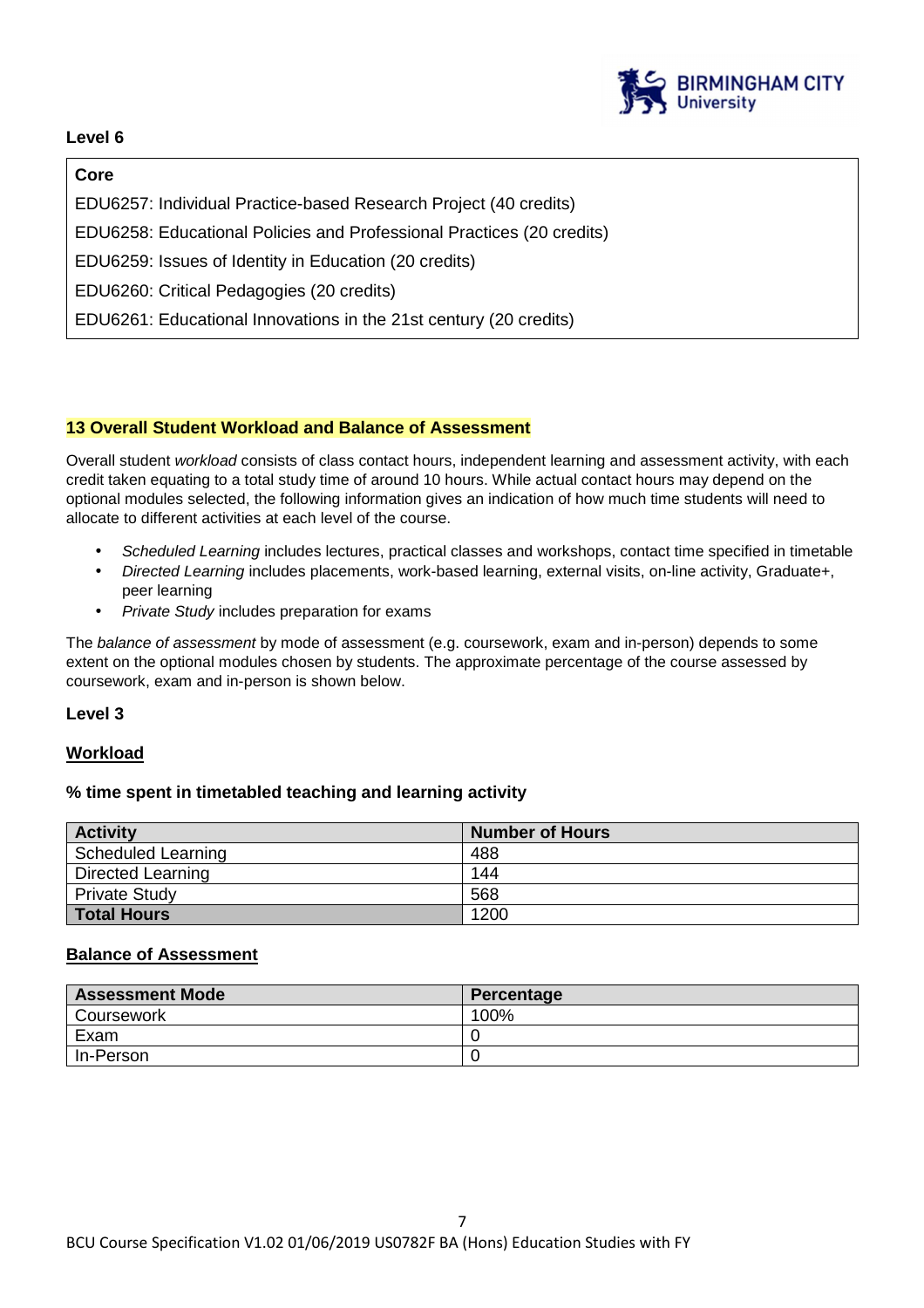

#### **Level 4**

### **Workload**

#### **% time spent in timetabled teaching and learning activity**

| <b>Activity</b>           | <b>Number of Hours</b> |
|---------------------------|------------------------|
| <b>Scheduled Learning</b> | 288                    |
| <b>Directed Learning</b>  | 360                    |
| <b>Private Study</b>      | 552                    |
| <b>Total Hours</b>        | 1200                   |

### **Balance of Assessment**

| <b>Assessment Mode</b> | Percentage |
|------------------------|------------|
| Coursework             | 63%        |
| Exam                   |            |
| In-Person              | 37%        |

#### **Level 5**

#### **Workload**

#### **% time spent in timetabled teaching and learning activity**

| <b>Activity</b>          | <b>Number of Hours</b> |
|--------------------------|------------------------|
| Scheduled Learning       | 252                    |
| <b>Directed Learning</b> | 378                    |
| <b>Private Study</b>     | 570                    |
| <b>Total Hours</b>       | 1200                   |

#### **Balance of Assessment**

| <b>Assessment Mode</b> | Percentage |
|------------------------|------------|
| Coursework             | 100%       |
| Exam                   |            |
| In-Person              |            |

#### **Level 6**

#### **Workload**

# **% time spent in timetabled teaching and learning activity**

| <b>Activity</b>      | <b>Number of Hours</b> |
|----------------------|------------------------|
| Scheduled Learning   | 216                    |
| Directed Learning    | 216                    |
| <b>Private Study</b> | 768                    |
| <b>Total Hours</b>   | 1200                   |